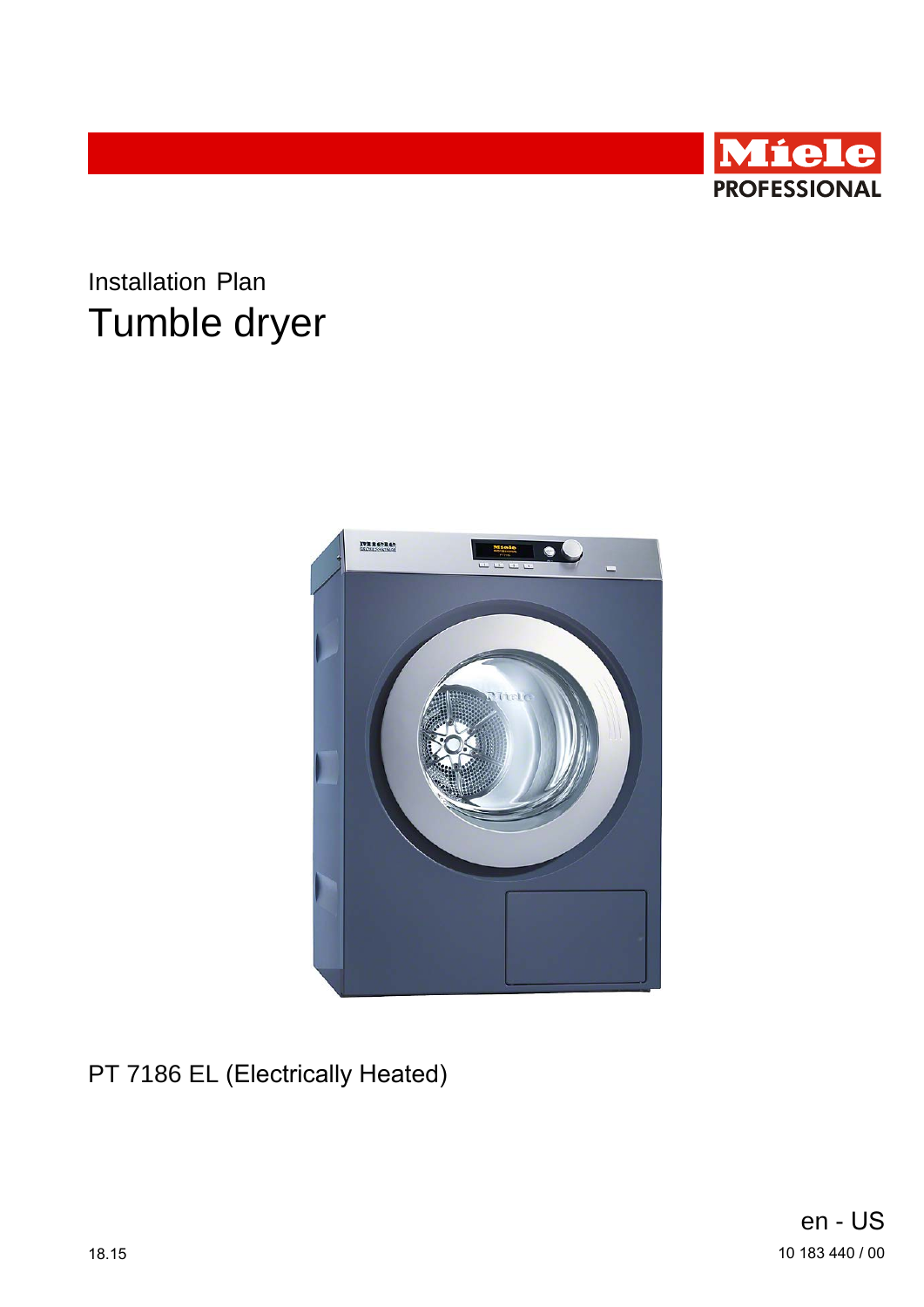### **U.S.A.**

**Miele, Inc.**

**National Headquarters 9** Independence Way Princeton, NJ 08540

Phone: 800-991-9380 Fax: 609-419-4241

www.mieleusa.com

#### **Technical Service & Support Nationwide** Phone: 800-991-9380

Fax: 800-220-1348

proservice@mieleusa.com

It is essential to read the operating and installation instructions before installing, commissioning or using the machine. This avoids the risk of accidents or damage.

All rights reserved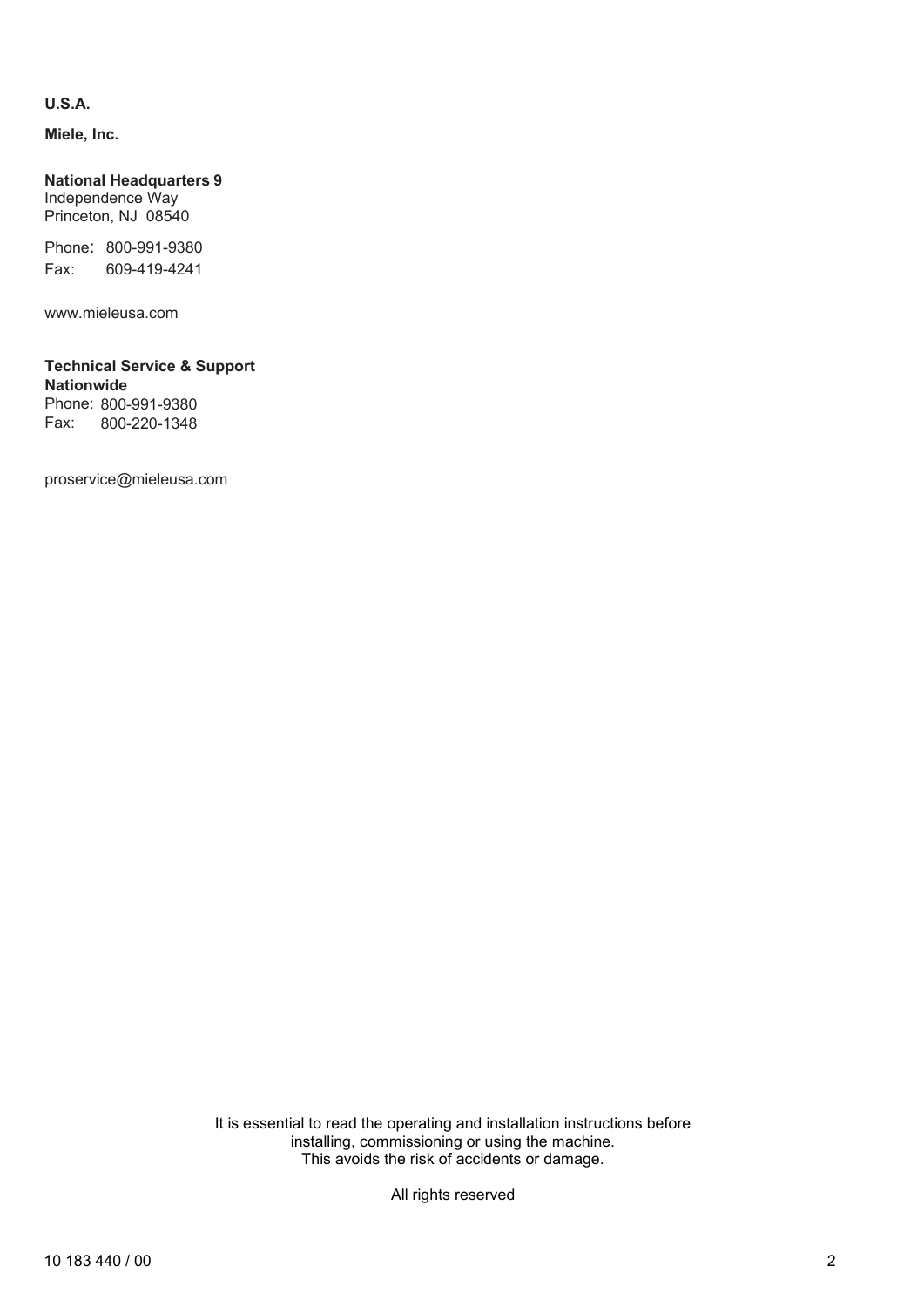





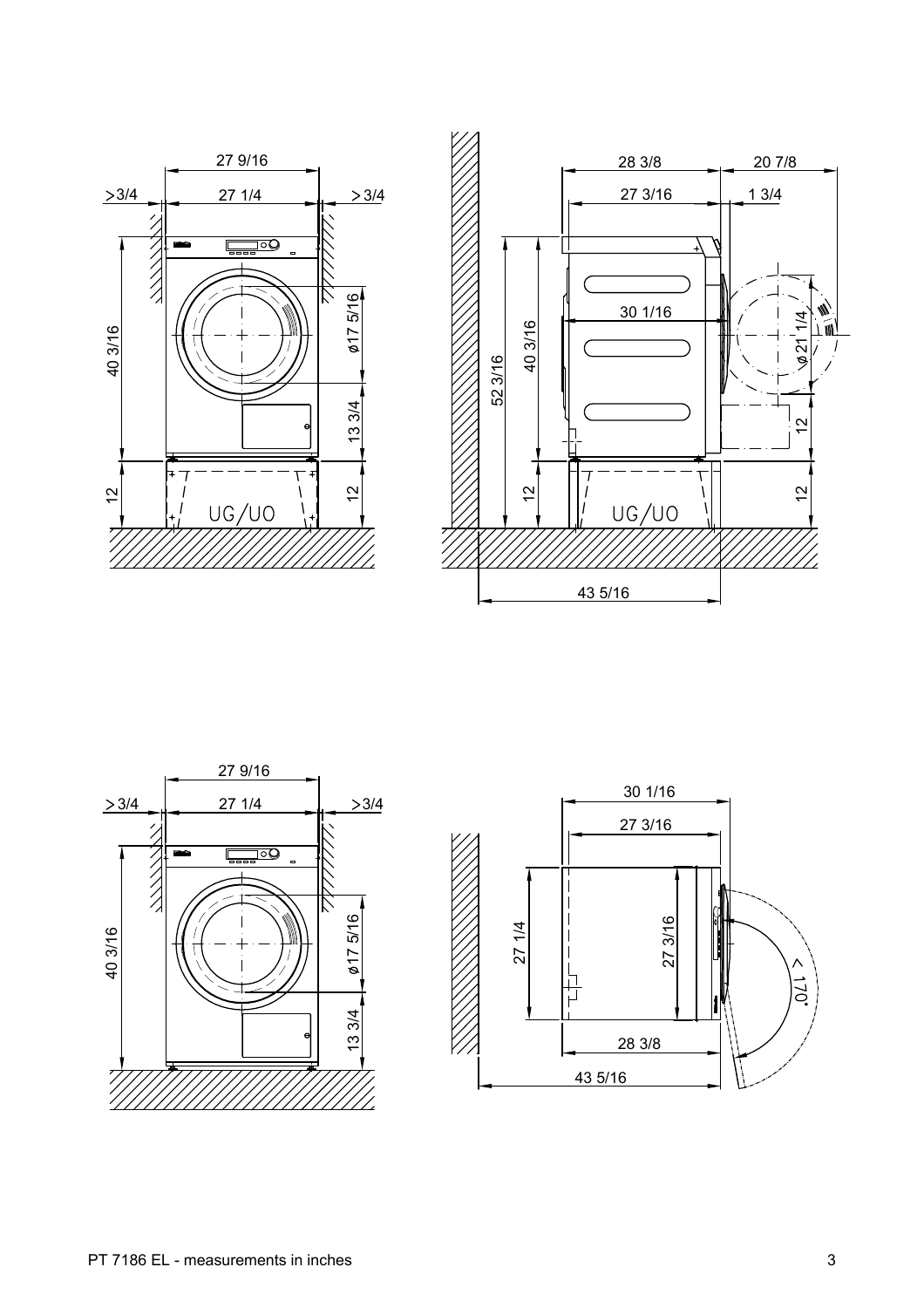





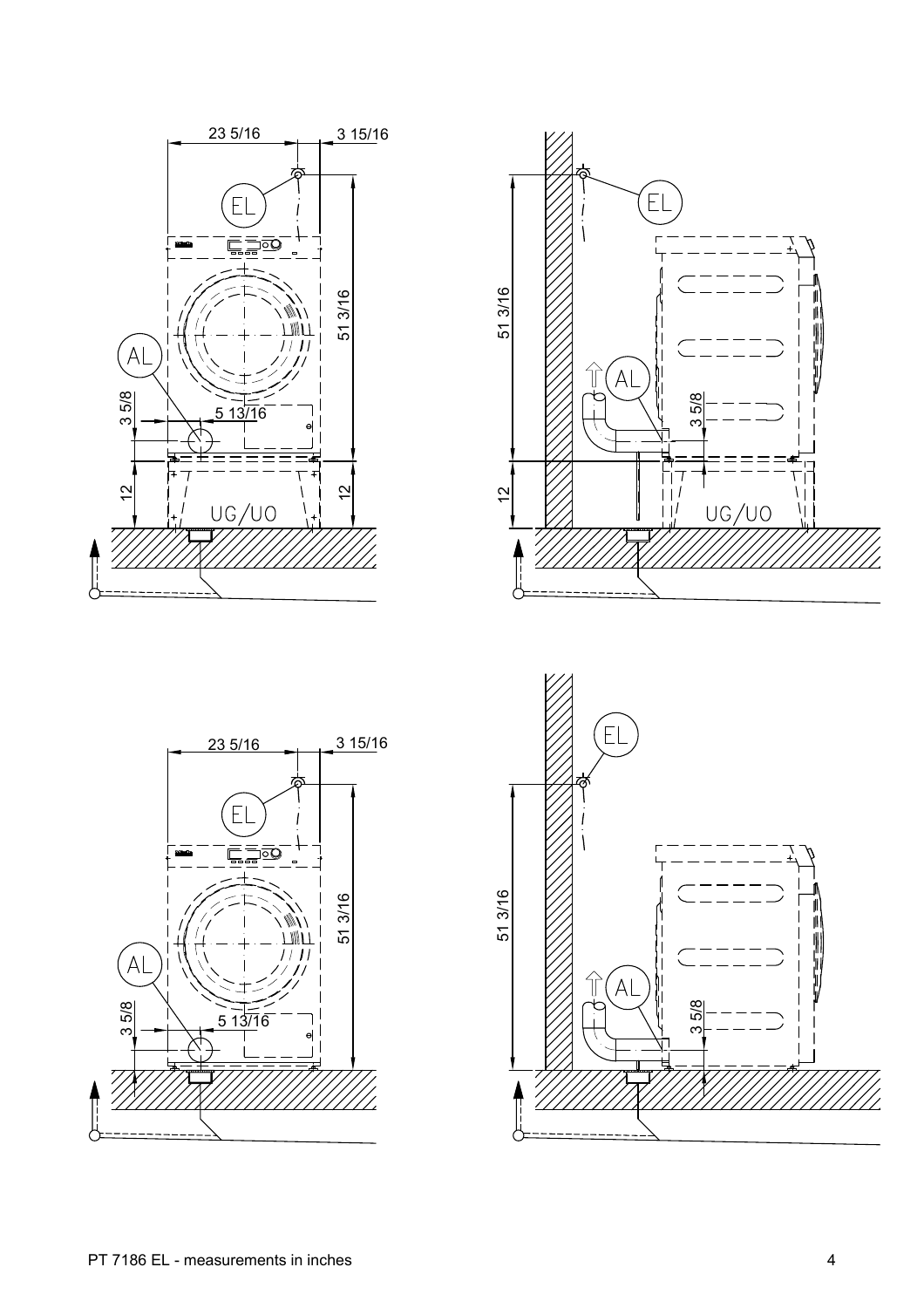









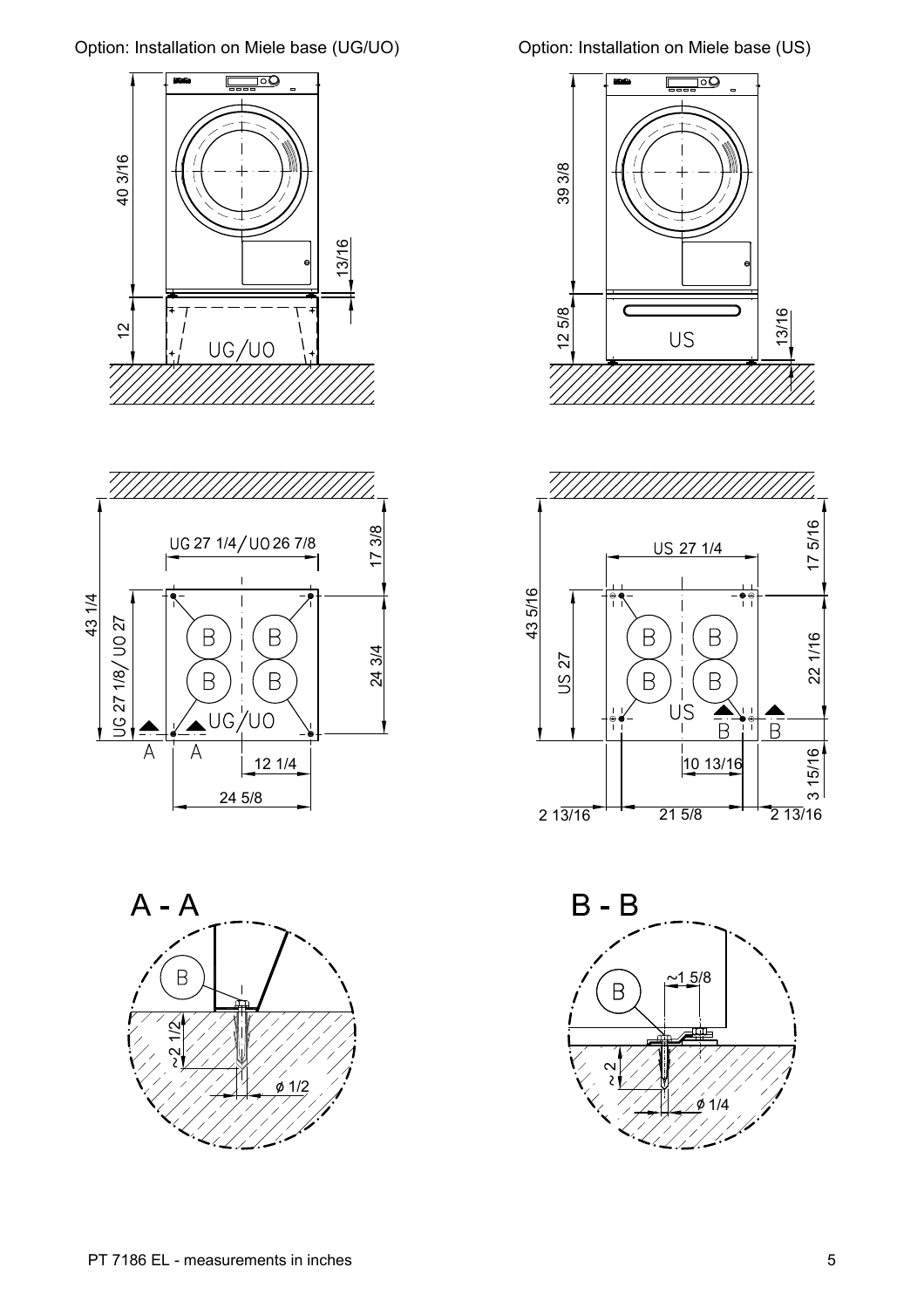









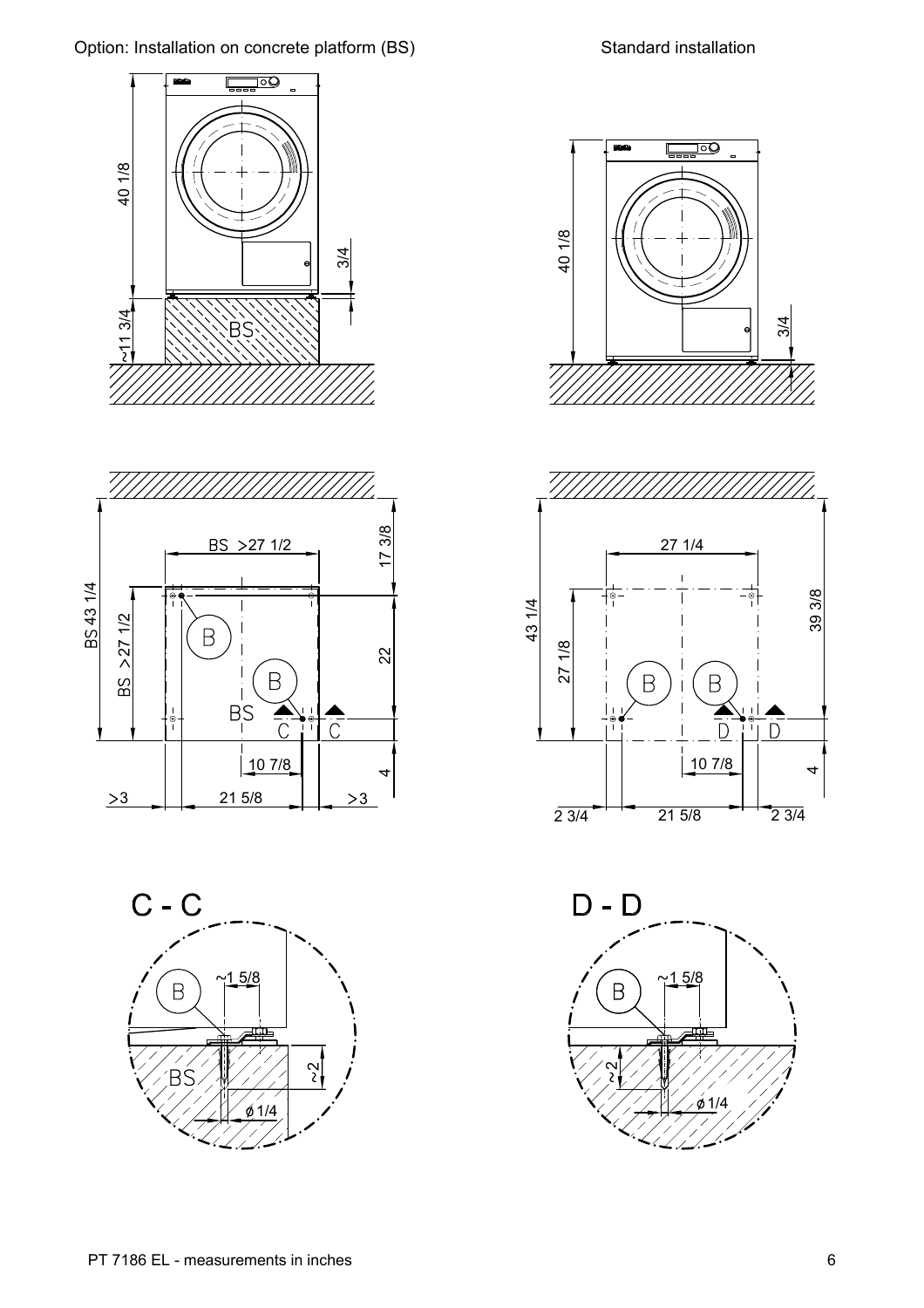





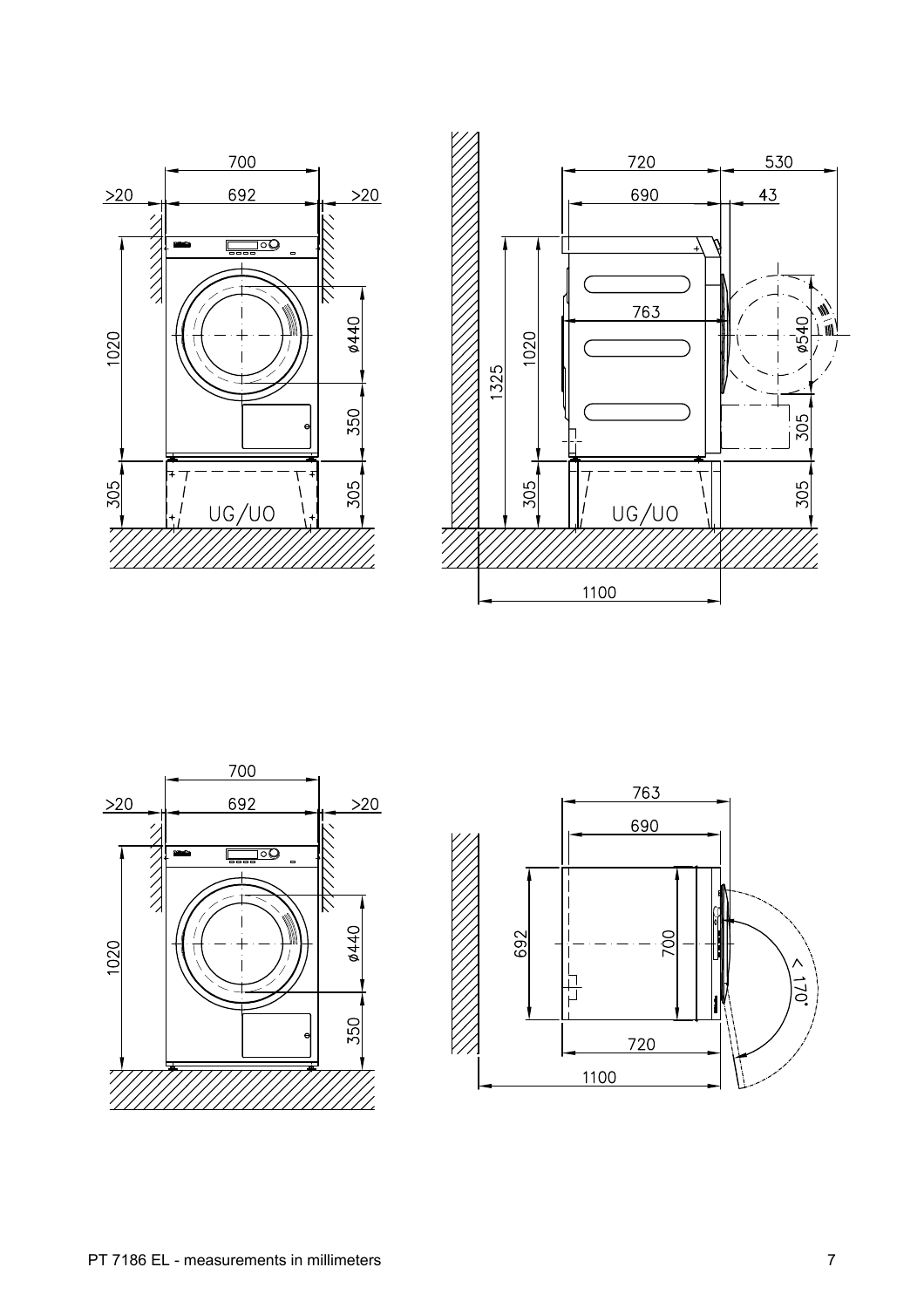





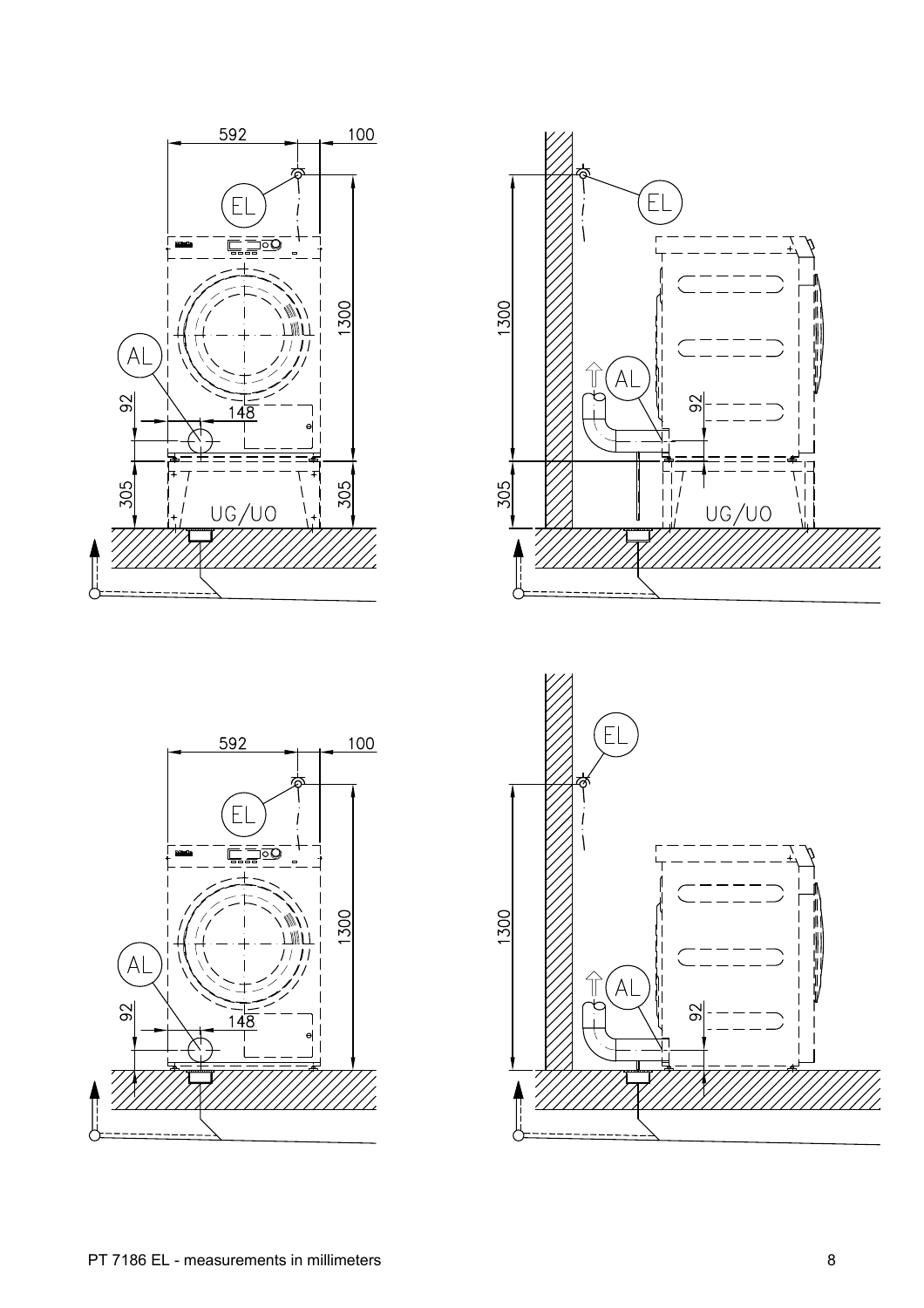









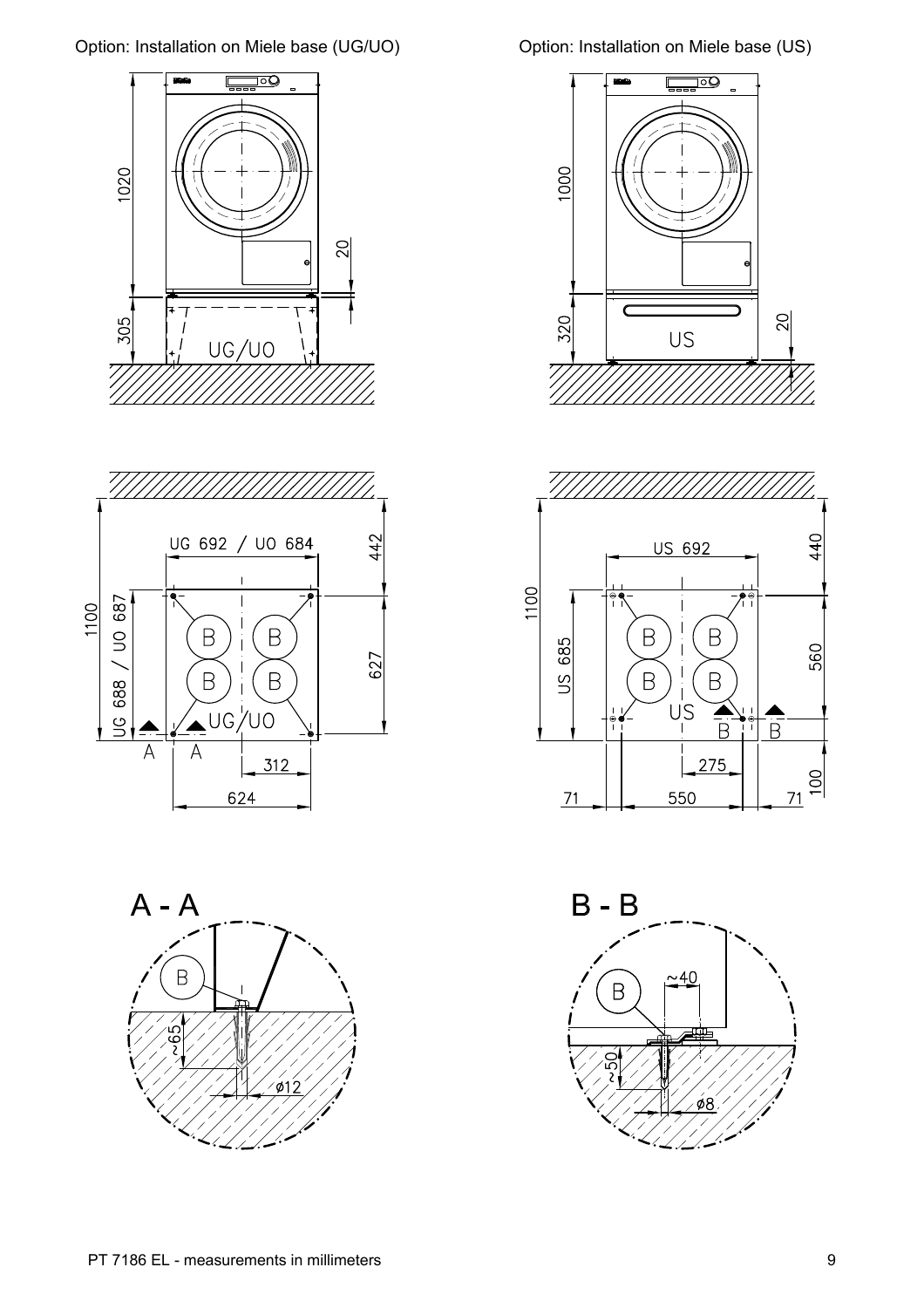









550

 $\boxed{\longrightarrow}$ 

20

1020

 $\frac{71}{2}$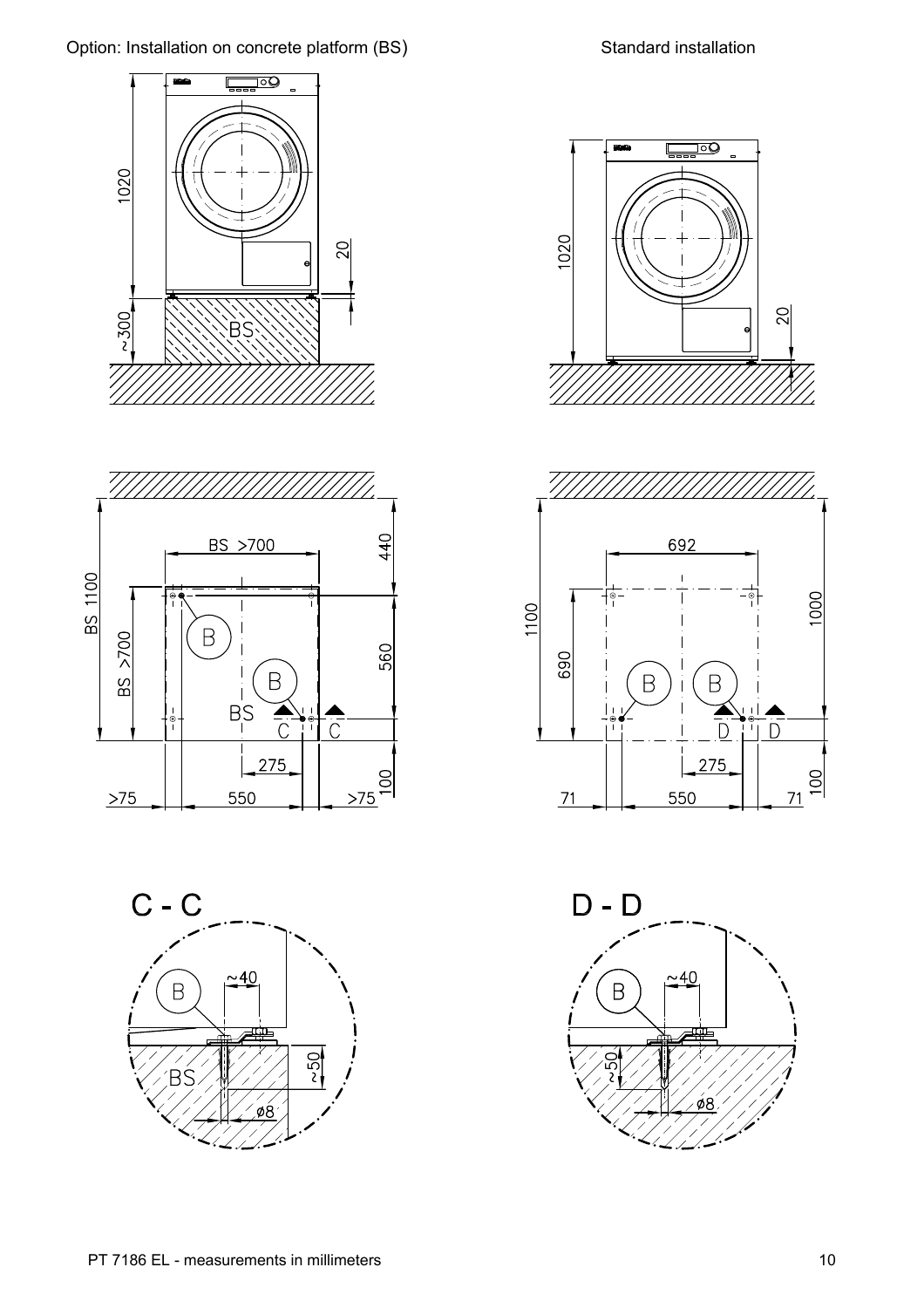

Legend: <br>  $\bigodot$  Abbreviations in bold type:<br> Connection required

## en - US

Abbreviations in circle with dashes:

Connection optional or required depending on model version

## Optional extras:

| <b>UM</b> | Miele base           | $UO$ 6008 (UO = open base)<br>Height<br>Width<br>Depth                                                   | 12"<br>26 15/16"<br>27 1/16"          | 305 mm<br>684 mm<br>687 mm                        |
|-----------|----------------------|----------------------------------------------------------------------------------------------------------|---------------------------------------|---------------------------------------------------|
|           |                      | UG 6008 (UG = closed base)<br>Height<br>Width<br>Depth                                                   | 12"<br>27 1/4"<br>27 1/16"            | 305 mm<br>692 mm<br>688 mm                        |
|           |                      | US $6008$ (US = base with drawer)<br>Height<br>Width<br>Depth                                            | 12 5/8"<br>27 1/4"<br>27"             | 320 mm<br>692 mm<br>685 mm                        |
| <b>BS</b> | <b>Concrete base</b> | Quality and density of concrete must comply with load.<br>Concrete base must be firmly secured to floor! |                                       |                                                   |
|           |                      | Recommended height<br>Minimum height<br>Recommended width<br>Recommended depth                           | 12"<br>2 3/4"<br>≥27 1/2"<br>≥27 1/2" | 300 mm<br>70 mm<br>$\geq 700$ mm<br>$\geq 700$ mm |

## Machine connections:

| ЕL | <b>Electrical</b><br>connection | 1. Standard voltage (2 AC 208V 60Hz)<br>Voltage<br>Frequency<br>Rated load<br>Fuse rating<br>Length of supply lead<br>Supplied with plug | ν<br>Hz<br>kW<br>A<br>78 3/4"<br>NEMA L6-30P | <b>2AC 208V</b><br>60<br>4.84<br>$2 \times 30$<br>2000 mm<br>NEMA L6-30P |
|----|---------------------------------|------------------------------------------------------------------------------------------------------------------------------------------|----------------------------------------------|--------------------------------------------------------------------------|
|    |                                 | 2. Standard voltage (2 AC 240V 60Hz)<br>Voltage<br>Frequency<br>Rated load<br>Fuse rating<br>Length of supply lead<br>Supplied with plug | ν<br>Hz<br>kW<br>А<br>78 3/4"<br>NEMA L6-30P | <b>2AC 240V</b><br>60<br>5.7<br>$2 \times 30$<br>2000 mm<br>NEMA L6-30P  |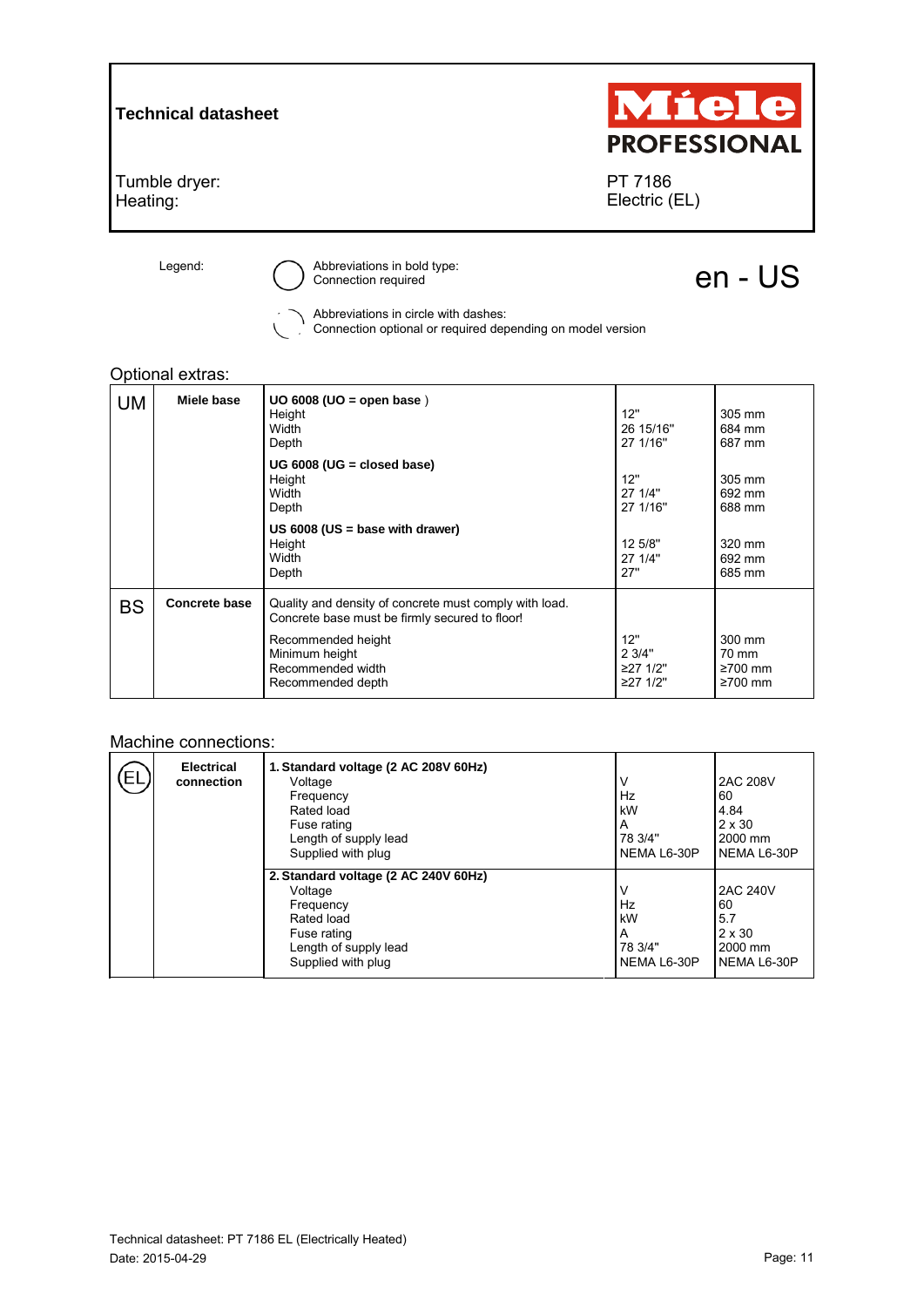|   |                                                     | Electrical connection must comply with national regulations.                                                                                                                                                                                                                                                                                                                                                                                                       |                                                       |                                              |
|---|-----------------------------------------------------|--------------------------------------------------------------------------------------------------------------------------------------------------------------------------------------------------------------------------------------------------------------------------------------------------------------------------------------------------------------------------------------------------------------------------------------------------------------------|-------------------------------------------------------|----------------------------------------------|
|   |                                                     | Connection using multi-pole lockable wall socket in<br>compliance with IEC/EN 60309 and IEC/EN 60947 is<br>recommended in order to simplify electrical tests. If machines<br>are hard-wired, a multi-pole mains switch must be provided<br>on site. Switches with a contact gap of more than 3 mm can<br>be used. These include switches, fuses and contactors<br>(IEC/EN 60947). A wall socket or mains isolator must be<br>easily accessible after installation. |                                                       |                                              |
|   |                                                     | Reinstallation of the supply point, changes to the equipment<br>or checks on the protective conductor, including determination<br>of correct fuse rating, should only be performed by a properly<br>trained electrician.                                                                                                                                                                                                                                           |                                                       |                                              |
|   |                                                     | If necessary, equipotential bonding with good galvanic contact<br>must be provided in accordance with all appropriate national<br>and local regulations.                                                                                                                                                                                                                                                                                                           |                                                       |                                              |
|   | Vented                                              | Nominal air throughput in vented mode                                                                                                                                                                                                                                                                                                                                                                                                                              | 188 cfm                                               | 320 $m^3/h$                                  |
|   |                                                     | Max. permissible pressure loss<br>Waste air/gas temperature, max.<br>Connector on machine (int. diameter)<br>Connection pipe provided on site (ext. diameter)                                                                                                                                                                                                                                                                                                      | $0.06$ psi<br>$176^{\circ}$ F<br>3 15/16"<br>3 15/16" | 420 Pa<br>$80^{\circ}$ C<br>100 mm<br>100 mm |
|   |                                                     | Miele adapter, Mat. no. 6595070 (int. diameter 100 mm) for<br>flexible aluminum ducting and adapter, Mat. no. 915051, (ext.<br>diameter 110 mm) for connection to standard heat-resistant<br>plastic pipes supplied.                                                                                                                                                                                                                                               |                                                       |                                              |
|   |                                                     | As relative humidity inside the vent ducting can be as high as<br>100%, suitable measures must be taken to prevent a<br>backflow of condensate into the machine.                                                                                                                                                                                                                                                                                                   |                                                       |                                              |
|   | Air intake                                          | Standard connection:<br>=> Air intake from installation site                                                                                                                                                                                                                                                                                                                                                                                                       |                                                       |                                              |
|   |                                                     | Min. air intake cross-section<br>(to prevent draughts in room)                                                                                                                                                                                                                                                                                                                                                                                                     | $37$ in <sup>2</sup>                                  | 237 $cm2$                                    |
|   |                                                     | A sufficient supply of fresh air should be ensured to replace<br>the air extracted.                                                                                                                                                                                                                                                                                                                                                                                |                                                       |                                              |
| в | <b>Fittings for base</b><br>/ floor<br>installation | Miele base UG/UO 6008<br>$4 \times$ metal angled brackets<br>(to secure machine to base)<br>4 x screws DIN 571 ( $\varnothing$ x length)<br>$4 \times$ rawl plugs ( $\varnothing \times$ length)<br>Base must be bolted to the floor. Machine must be fixed to the<br>base. Fixing materials for a floating screed floor are to be<br>provided on site.                                                                                                            | 5/16" x 2 9/16"<br>$1/2"$ x 2 3/8"                    | 8 mm x 65 mm<br>12 mm x 60 mm                |
|   |                                                     | Miele US 6008 base<br>4 x metal angled brackets<br>(to secure machine to base)<br>$4 \times$ screws DIN 571 ( $\varnothing \times$ length)<br>4 x rawl plugs ( $\varnothing$ x length)<br>Base must be bolted to the floor. Machine must be fixed to the<br>base. Fixing materials for a floating screed floor are to be<br>provided on site.                                                                                                                      | $1/4" \times 2"$<br>5/16" x 1 9/16"                   | 6 mm x 50 mm<br>8 mm x 40 mm                 |
|   |                                                     | Installation on floor or concrete base<br>$2 \times$ clamps<br>2 × screws DIN 571 (Ø × length)<br>2 × rawl plugs ( $\varnothing$ × length)<br>Machine must be fixed to the base or floor. Fittings are<br>supplied with machine. Fixing materials for a floating screed<br>floor are to be provided on site.                                                                                                                                                       | $1/4" \times 2"$<br>5/16" x 1 9/16"                   | 6 mm x 50 mm<br>8 mm x 40 mm                 |